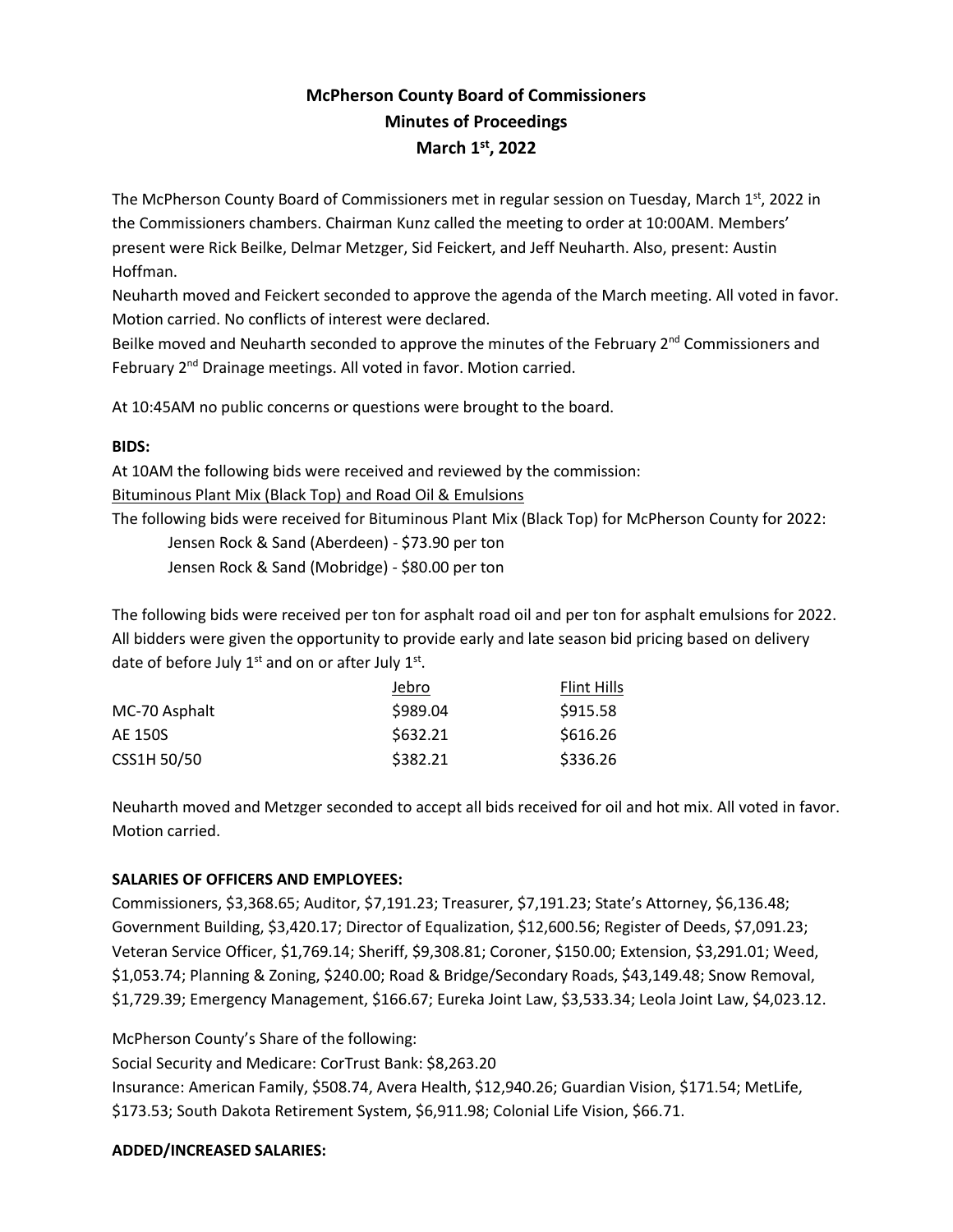Beilke moved and Neuharth seconded to increase/add the following salaries: John Abshire salary, effective March 1<sup>st</sup> Certified Sheriff's Deputy, \$3,979.79/month, \$47,757.48/year for 2080hrs/year; Henry Spitzer, Highway Department, \$20/hour. All voted in favor. Motion carried.

#### **CLAIMS APPROVED:**

Agtegra-Leola Shop, Hwy Supplies, \$10,656.69; Amazon, Supplies, \$427.67; Aramark, Courthouse/Hwy Supplies, \$783.55; ATT, Cellphone Service, \$483.16; Auto Value, Hwy Supplies, \$310.10; Avera Occupational Medicine, Random Test, \$82.25; John Bender, Shooting Sports Reimb., \$556.45; Samantha Boshard, VSO Reimb., \$128.88; Bound Tree Medical LLC, Gloves, \$78.87; Campbell County Bank INC, Laptop Set up, \$416.24; Century Business Products, Printer Contract, \$17.46; CHS, Propane, \$6,337.41; Cole Papers, Courthouse Supplies, \$215.66; Crawford Trucks & Equip., Hwy Supplies, \$2,301.82; The Crossroads Hotel & Conference Center, State Weed Conference, \$551.94; Dependable Sanitation Inc, Garbage, \$252.00; Ron Ehresman, Weed Conference Meals, \$66.00; Eureka City, Utilities, \$63.90; FEM, Utilities, \$531.12; Gene's Oil, Fuel, \$4,712.44; G&R Controls INC, Boiler Repair, \$3,094.60; Heartland Waste, Hwy Utilities, \$70.00; Lindley Howard, Reimbursement, \$26.18; George Hulscher, 2/8 Zoning Mtg Miles, \$29.40; Alvin Kallas, 2/8 Zoning Mtg Miles, \$10.50; Kimball Midwest, Hwy Supplies, \$420.00; Richard Kolb, 2/8 Zoning Meeting Miles, \$2.94; Leola City, Utilities, \$180.31; Linde Gas & Equipment INC, Hwy Supplies, \$489.23; McIntosh Co Sheriff Office, Services Rendered, \$20.00; MDU, Utilities, \$749.40; Menard's, Hwy Supplies, \$1,149.09; Microfilm Imaging, Deed Magic Software, \$1,140.00; Northwest Blade, Publishing, \$479.00; CRS, Inmate Insurance, \$29.96; Pomp's Tire Service, Hwy Supplies, \$14,375.48; Premier Equipment, Hwy Supplies, \$488.17; Quill, Courthouse Supplies, \$547.73; RDO, Hwy Supplies, \$41.51; DRN Readitech, Server Maint/Backup/Laptop, \$233.39; Safety Service INC, Hwy Supplies, \$57.90; Michael Schwingler, Weed Conference Meals, \$66.00; SD Dept of Public Safety, Teletype, \$2,340.00; SD Federal Property Agency, Hwy Supplies, \$98.00; Kris Jacobsen-CLERP Admin, 1st Quarter, \$260.00; Kris Jacobsen-CCPR Admin, CCPR, \$480.00; Glenn Spitzer, Clothing Reimb, \$175.71; Tyler Technologies INC, Vetraspec Program, \$449.00; Visa, Supplies, \$2,930.57; Web Water Bottling Company, Courthouse Water, \$240.00; Avera Health, Dependent Insurance, \$971.80; Valley Telco, Phone/Internet, \$879.61; State Treasurer, Sales/Excise Tax, \$167.44; SDACC M&P, January Fees, \$72.00; State Treasurer, Money Due to State, \$46,356.60; January Amount Remitted to Cities/Schools/Townships/Fire Districts, \$271,613.49; USPS, VSO Box Rental, \$62.00; CorTrust Bank, Deliq. Tax, \$1,706.05.

Metzger moved and Neuharth seconded to approve the forgoing claims. All voted in favor. Motion carried.

#### **RESOLUTIONS:**

# **RESOLUTION 22-5 "PLAT APPROVAL"**

"Be it resolved by the County Commission of McPherson County, South Dakota that the plat showing "Rieger Addition in the NW1/4 of Section 1, Township 125 North, Range 72 West of the  $5<sup>th</sup>$  P.M., McPherson County, South Dakota" having been examined is hereby approved in accordance with the provision of SDCL of 1967, Chapter 11-3, and any amendments thereof."

Dated this 1<sup>st</sup> day of March, 2022.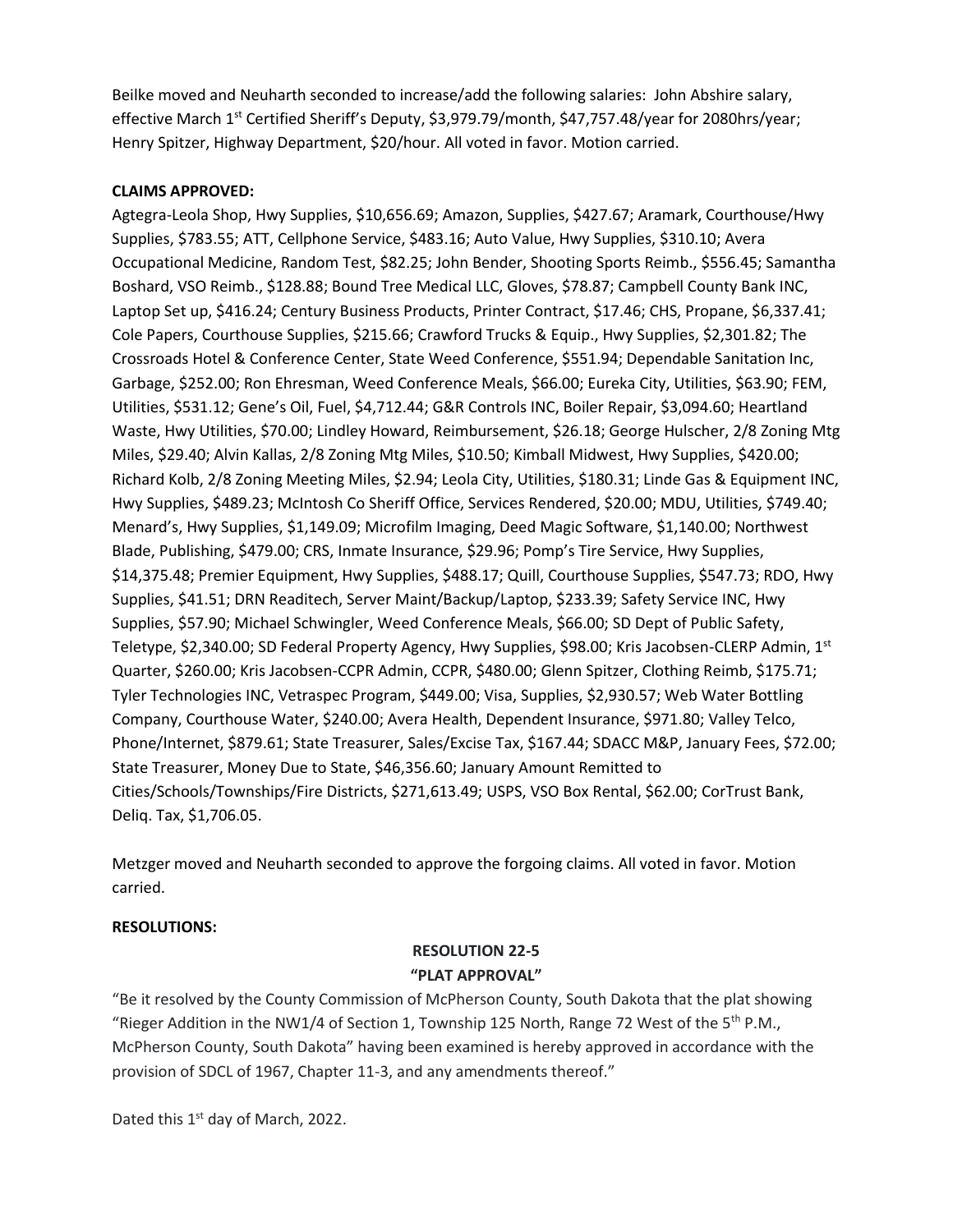# ATTEST: ANTEST: McPherson County Auditor

Lindley Howard Chairman of the Board of Commissioners

Metzger moved for the adoption of Resolution Number 22-5, Neuharth seconded the foregoing motion. All voted in favor. Motion carried and Resolution Number 22-5 was declared duly adopted.

#### **RESOLUTION 22-6**

#### **"SELECTING DESIGNEES TO REQUEST FIREFIGHTING RESOURCES"**

"BE IT HEREBY RESOLVED, that the list of individuals set forth below, are hereby authorized to request rangeland fire assistance, on behalf of the County of McPherson as specified in SDCL 41-20A-11. The authority to request assistance as provided shall continue in full force and effect until terminated or modified by resolution of the County of McPherson Board of Commissioners." County Fire Assistance Authorization List: Effective Date: March 1, 2022. Name of Individual, Position: David Ackerman, Sheriff/Emergency Manager, Anthony Kunz, County Commission Chairman; Lindley Howard, County Auditor.

Dated this 1<sup>st</sup> day of March, 2022.

ATTEST: AND ANTEST: McPherson County Auditor

Lindley Howard Chairman of the Board of Commissioners

Neuharth moved for the adoption of Resolution Number 22-6, Feickert seconded the foregoing motion. All voted in favor. Motion carried and Resolution Number 22-6 was declared duly adopted.

#### **OTHER MATTERS DISCUSSED AND ACTION TAKEN:**

#### Right of Way Permits

Neuharth moved and Beilke seconded to approve the following permits to occupy right of way: FEM to bore 2" power cable between Section 3 and Section 10 of T126-R66 FEM to bore 2" power cable between Section 10 and Section 11 of T126-R66 FEM to bore 2" power cable between Section 12 and Section 13 of T126-R66. All voted in favor. Motion carried.

#### Highway Department

Neuharth moved and Feickert seconded to offer the open Leola highway position to Henry Spitzer starting at \$20/hour. All voted in favor. Motion carried.

Glenn Spitzer updated the board on the Leola shop wiring project, CDL training for new hires, parts availability for certain pieces of equipment and the chip sealing schedule for 2022.

#### Drainage Board

At 10:30AM Neuharth moved and Metzger seconded to meet as the McPherson County Drainage Commission. All voted in favor. Motion carried. The commission met concurrently with the Board of Commissioners and their minutes are listed in a separate section.

Executive Session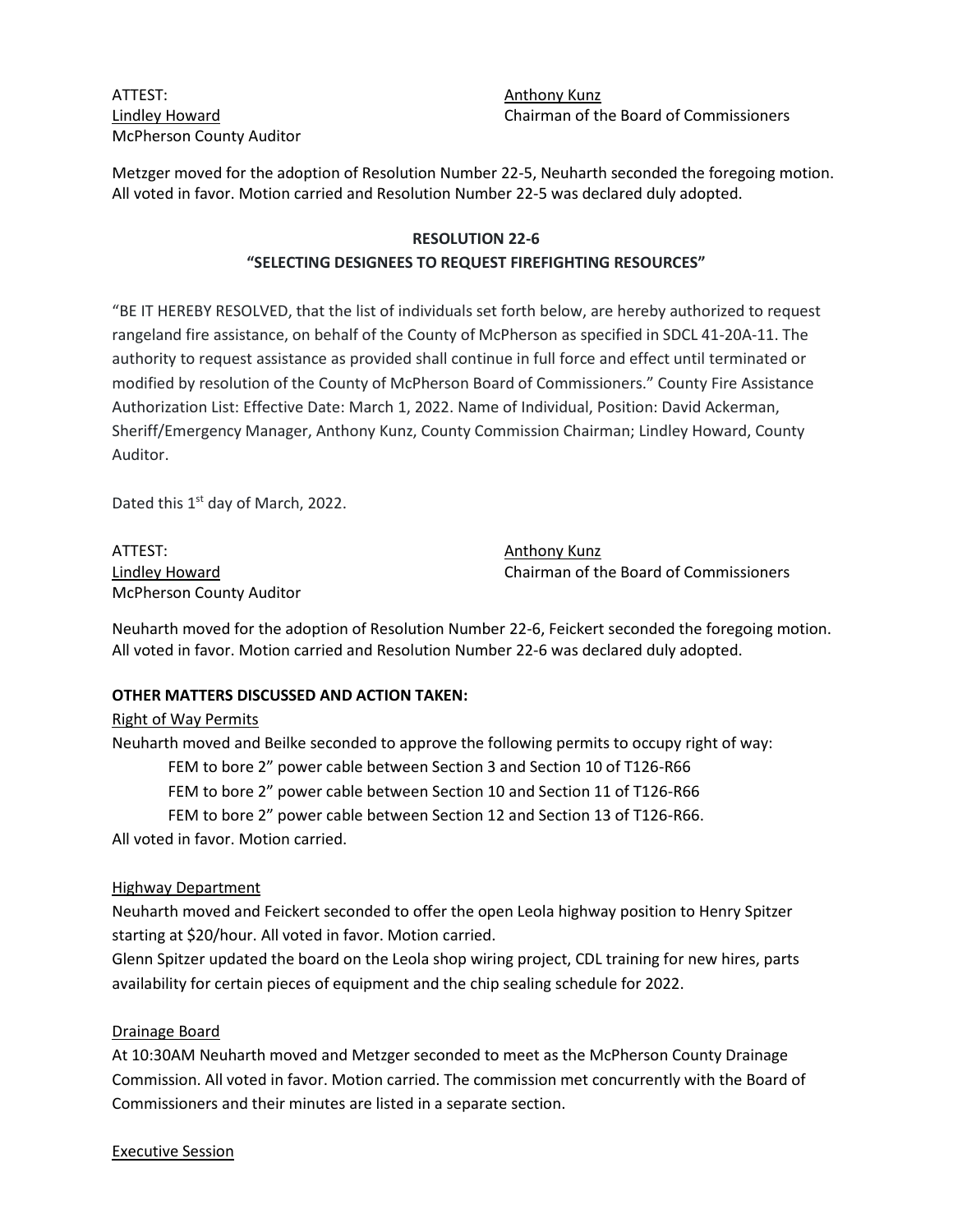Beilke moved and Neuharth seconded to enter executive session at 11AM to discuss personnel matters. All voted in favor. Motion carried. Metzger moved and Feickert seconded to exit executive session at 12:05PM. All voted in favor. Motion carried. No action taken.

#### Sheriff's Office

Sheriff Dave Ackerman discussed current jail legislation and the protentional regional jail in Brown County. McPherson County supports Brown County's efforts. McPherson County's participation in the Highway Safety Grant through the 5-county task force was discussed along with repairs that are needed for the 2019 Ford F-150.

#### Auditor's Office

Metzger moved and Feickert seconded to add Trisha Erdmann to the Auditor's Safety Deposit box. All voted in favor. Motion carried.

The 2021 Annual Report was reviewed by the board. The Annual Report has been filed with the Department of Legislative Audit and is available for public inspection in the Auditor's Office.

#### Director of Equalization

Lanette Butler and Jeff Neuharth updated the commission on the zoning board's progress in updating the zoning ordinance. The next zoning board meeting is on March 8<sup>th</sup>, beginning at 9AM.

#### Executive Session

Feickert moved and Beilke seconded to enter executive session at 2:15PM to discuss personnel matters. All voted in favor. Motion carried. Neuharth moved and Metzger seconded to exit executive session at 2:30PM. All voted in favor. Motion carried. As a result of executive session Neuharth moved and Beilke seconded to accept Lanette Butler's resignation as of March  $1<sup>st</sup>$ , 2022. All voted in favor. Motion carried.

# Executive Session

Neuharth moved and Feickert seconded to enter executive session at 2:50PM to discuss personnel matters. All voted in favor. Motion carried. Neuharth moved and Beilke seconded to exit executive session at 3:20PM. All voted in favor. Motion carried. As a result of executive session Neuharth moved and Beilke seconded to appoint Brooke Graves as interim Director of Equalization effective March 1st, 2022 at the rate of \$4,337.35/month, \$52,048.20/year (2080hrs/year). All voted in favor. Motion carried.

#### Meeting Authorizations

Feickert moved and Neuharth seconded the following meeting authorizations: Brooke Graves to attend USPAP class and conference June  $27<sup>th</sup> - 30<sup>th</sup>$  in Deadwood; Glenn Spitzer to attend the Hwy Superintendent Short Course in Deadwood March 22<sup>nd</sup> – 24<sup>th</sup>; Lindley Howard to attend the CISA Election Security Meeting in Aberdeen on March 23<sup>rd</sup>. All voted in favor. Motion carried.

#### Miscellaneous Items and Reports

Belike moved and Feickert seconded to approve the 2021 property inventory. All voted in favor. Motion carried.

The following miscellaneous items and reports were reviewed and approved: Notice and Record of Payments to Poor Persons, through December 2021, Veteran's Service Officer February 2022 hours,